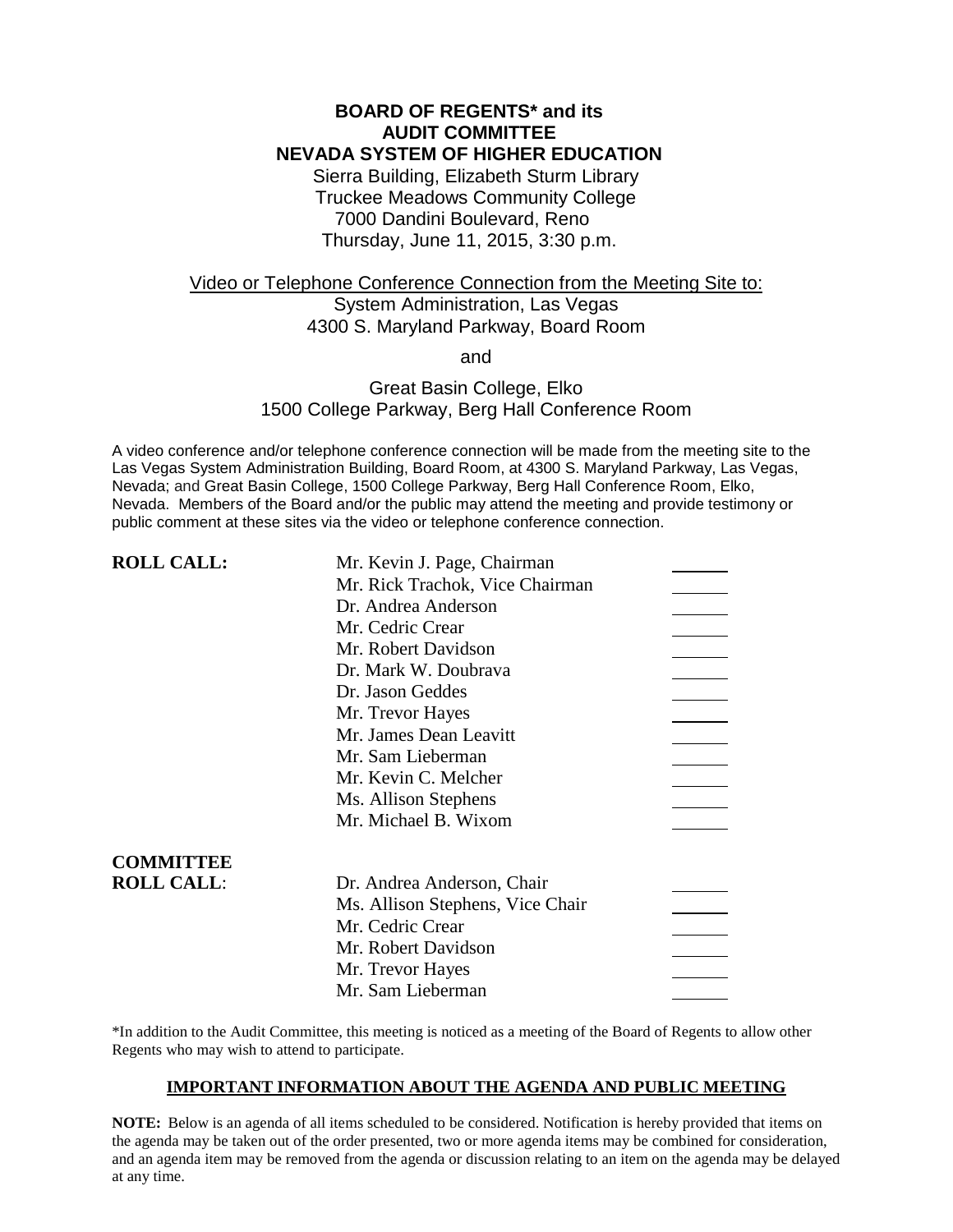In accordance with the Board of Regents' Bylaws, Title I, Article V, Section 20, items voted on may be the subject of a motion to reconsider at this meeting. A motion to reconsider an item may be made at any time before adjournment of this meeting. Similarly, if an item is tabled at any time during the meeting, it may, by proper motion and vote, be taken from the table and thereafter be the subject of consideration and action at any time before adjournment of this meeting.

\*The Board of Regents, at its regularly scheduled meetings, meets concurrently with its Committees (the Academic, Research and Student Affairs Committee; the Audit Committee; the Business and Finance Committee; the Cultural Diversity Committee; the Health Sciences System Committee; and the Investment and Facilities Committee). The Board's Committee meetings take place in accordance with the agendas published for those Committees. Regents who are not members of the Committees may attend the Committee meetings and participate in the discussion of Committee agenda items. However, action items will only be voted on by the members of each Committee, unless a Regent is temporarily made a member of that Committee under Board of Regents' Bylaws, Title 1, Article VI, Section 6. The full Board of Regents will consider Committee action items in accordance with the Board of Regents' agenda published for the current or for a subsequent meeting.

In accordance with the Board of Regents' Bylaws, Title 1, Art. V, Section 13, a quorum may be gained by telephonic hookup.

Some agenda items are noted as having accompanying reference material. Reference material may be accessed on the electronic version of the agenda by clicking the reference link associated with a particular item. The agenda and associated reference material may also be accessed on the Internet by visiting the Board of Regents' website at:

### <http://system.nevada.edu/Nshe/index.cfm/administration/board-of-regents/meeting-agendas/>

Many public libraries have publicly accessible computer terminals. Copies of the reference material and any additional support materials that are submitted to the Board of Regents' Office and then distributed to the members of the Board of Regents after the mailing of this agenda but before the meeting, will be made available as follows: 1. Copies of any such materials are available at the Board of Regents' Office at 2601 Enterprise Road, Reno, Nevada and the Board of Regents' Office at 4300 South Maryland Parkway, Las Vegas, Nevada. A copy may be requested by calling Angela R. Palmer at (775) 784-4958; 2. Copies of any such materials will also be available at the meeting site.

Reasonable efforts will be made to assist and accommodate physically disabled persons attending the meeting. Please call the Board office at (775) 784-4958 in advance so that arrangements may be made.

### **1. PUBLIC COMMENT INFORMATION ONLY**

Public comment will be taken during this agenda item. No action may be taken on a matter raised under this item until the matter is included on an agenda as an item on which action may be taken. Comments will be limited to three minutes per person. Persons making comment will be asked to begin by stating their name for the record and to spell their last name. The Committee Chair may elect to allow additional public comment on a specific agenda item when that agenda item is being considered.

In accordance with Attorney General Opinion No. 00-047, as restated in the Attorney General's Open Meeting Law Manual, the Committee Chair may prohibit comment if the content of that comment is a topic that is not relevant to, or within the authority of, the Board of Regents, or if the content is willfully disruptive of the meeting by being irrelevant, repetitious, slanderous, offensive, inflammatory, irrational or amounting to personal attacks or interfering with the rights of other speakers.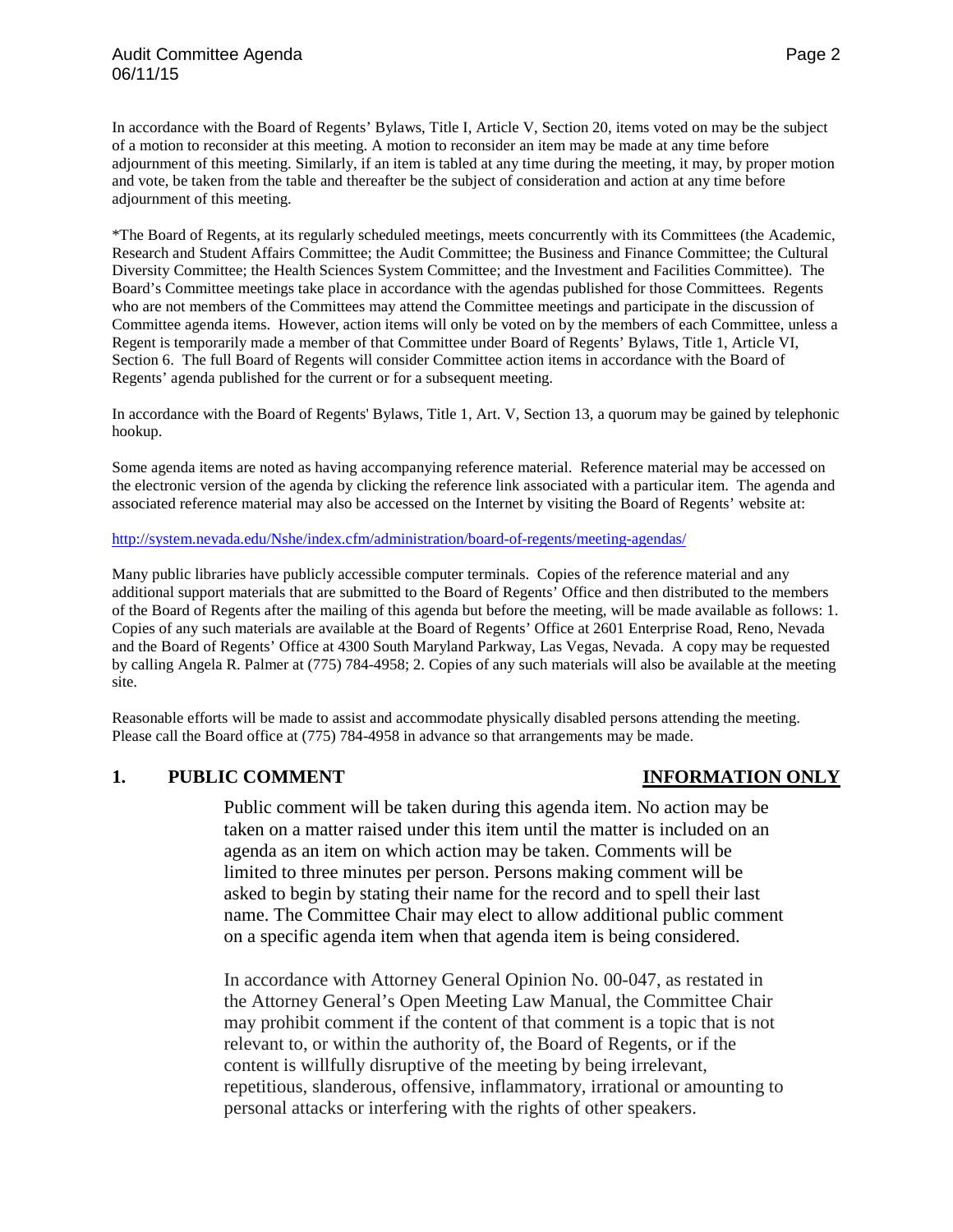# **2. CONSENT ITEMS FOR POSSIBLE ACTION**

Consent items will be considered together and acted on in one motion unless an item is removed to be considered separately by the Committee.

### **2a. MINUTES FOR POSSIBLE ACTION**

Request is made for approval of the March 5, 2015, meeting minutes. *[\(Ref. A-2a\)](http://system.nevada.edu/tasks/sites/Nshe/assets/File/BoardOfRegents/Agendas/2015/jun-mtgs/audit-refs/A-2a.pdf)*

# **2b. FOLLOW-UP: PEOPLESOFT SECURITY, FOR POSSIBLE ACTION UNR**

The Committee may approve acceptance of the follow-up response to the audit report of UNR PeopleSoft Security for the period December 1, 2013, through April 30, 2014. *[\(Ref. A-2b\)](http://system.nevada.edu/tasks/sites/Nshe/assets/File/BoardOfRegents/Agendas/2015/jun-mtgs/audit-refs/A-2b.pdf)*

# **2c. FOLLOW-UP: HOST, UNLV FOR POSSIBLE ACTION**

The Committee may approve acceptance of the follow-up response to the audit report of UNLV Host for the period January 1, 2013, through March 31, 2014. *[\(Ref. A-2c\)](http://system.nevada.edu/tasks/sites/Nshe/assets/File/BoardOfRegents/Agendas/2015/jun-mtgs/audit-refs/A-2c.pdf)*

# **2d. FOLLOW-UP: PRESIDENTIAL EXIT, UNLV FOR POSSIBLE ACTION**

The Committee may approve acceptance of the follow-up response to the audit report of UNLV Presidential Exit for the period July 1, 2012, through January 31, 2014. *[\(Ref. A-2d\)](http://system.nevada.edu/tasks/sites/Nshe/assets/File/BoardOfRegents/Agendas/2015/jun-mtgs/audit-refs/A-2d.pdf)*

# **2e. FOLLOW-UP: INTERCOLLEGIATE FOR POSSIBLE ACTION ATHLETICS, WNC**

The Committee may approve acceptance of the follow-up response to the audit report of WNC Intercollegiate Athletics for the period July 1, 2012, through March 31, 2014. *[\(Ref. A-2e\)](http://system.nevada.edu/tasks/sites/Nshe/assets/File/BoardOfRegents/Agendas/2015/jun-mtgs/audit-refs/A-2e.pdf)*

# **2f. FOLLOW-UP: MARK H. DAWSON FOR POSSIBLE ACTION CHILD AND FAMILY CENTER, GBC**

The Committee may approve acceptance of the follow-up response to the audit report of GBC Mark H. Dawson Child and Family Center for the period July 1, 2013, through June 30, 2014. *[\(Ref. A-2f\)](http://system.nevada.edu/tasks/sites/Nshe/assets/File/BoardOfRegents/Agendas/2015/jun-mtgs/audit-refs/A-2f.pdf)*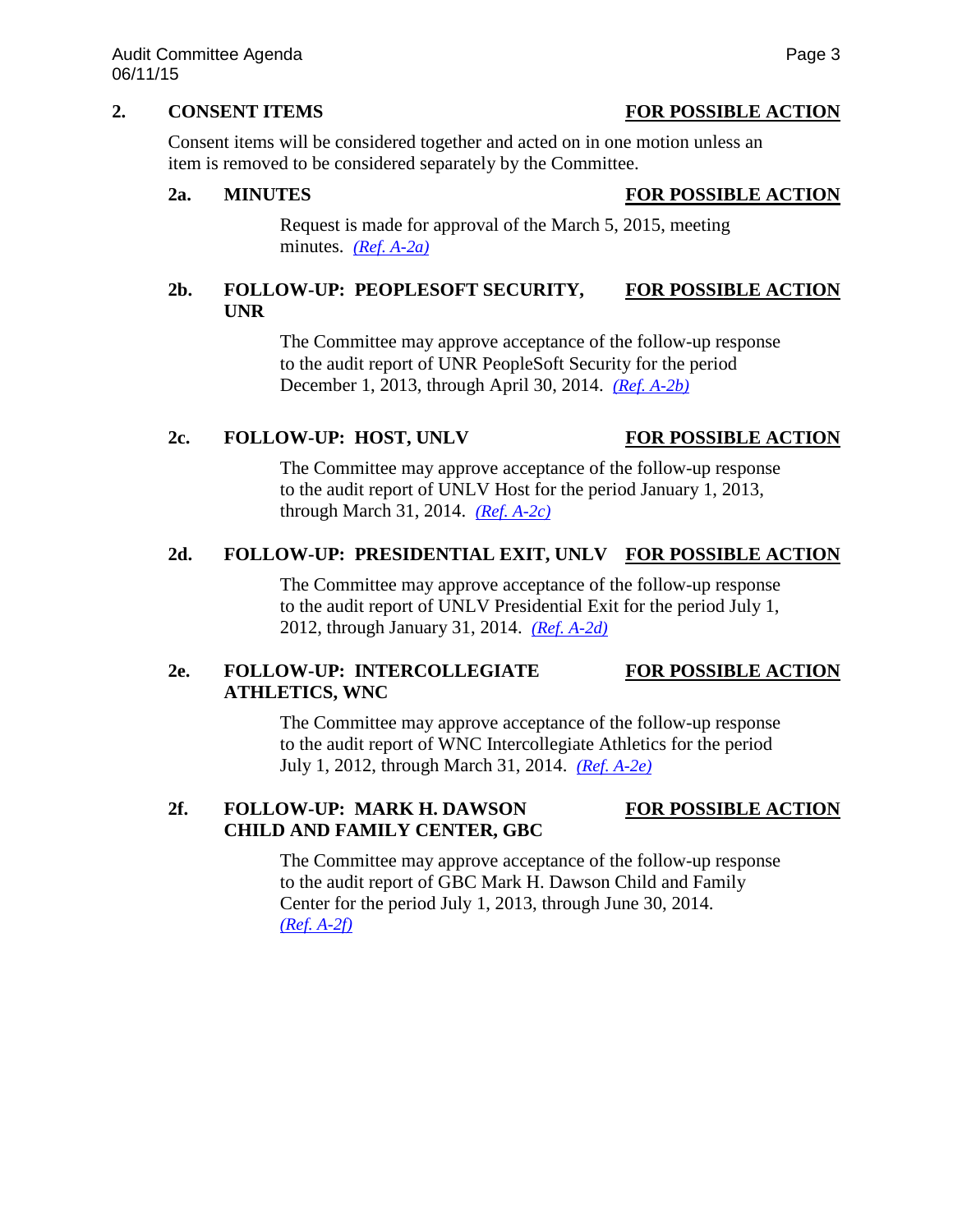# **2. CONSENT ITEMS –** *(Continued)*

# **2g. ENGAGEMENT LETTERS, GRANT FOR POSSIBLE ACTION THORNTON**

The Committee may approve acceptance of the Engagement Letters with Grant Thornton (external auditors) for the financial statements for the year ending June 30, 2015.

- (1) Nevada System of Higher Education. *[\(Ref. A-2g\(1\)\)](http://system.nevada.edu/tasks/sites/Nshe/assets/File/BoardOfRegents/Agendas/2015/jun-mtgs/audit-refs/A-2g(1).pdf)*
- (2) University of Nevada School of Medicine Practice Plans. *[\(Ref. A-2g\(2\)\)](http://system.nevada.edu/tasks/sites/Nshe/assets/File/BoardOfRegents/Agendas/2015/jun-mtgs/audit-refs/A-2g(2).pdf)*
- (3) UNR and UNLV NCAA agreed-upon procedures. *[\(Ref. A-2g\(3\)\)](http://system.nevada.edu/tasks/sites/Nshe/assets/File/BoardOfRegents/Agendas/2015/jun-mtgs/audit-refs/A-2g(3).pdf)*

*ESTIMATED TIME: 5 mins.*

*(See reference document: [Audit Summary\)](http://system.nevada.edu/tasks/sites/Nshe/assets/File/BoardOfRegents/Agendas/2015/jun-mtgs/audit-refs/Audit%20Summary.pdf)*

# **3. HOST, UNR FOR POSSIBLE ACTION**

Director of Internal Audit Scott Anderson will present the report and institutional response to the UNR Host audit for the period July 1, 2013, through June 30, 2014. The Committee will discuss the audit findings and recommendations and may recommend specific action to the Board of Regents or the Chancellor to address the findings and recommendations. *[\(Ref. A-3\)](http://system.nevada.edu/tasks/sites/Nshe/assets/File/BoardOfRegents/Agendas/2015/jun-mtgs/audit-refs/A-3.pdf)*

*ESTIMATED TIME: 5 mins.*

# **4. INTERCOLLEGIATE ATHLETICS, UNR FOR POSSIBLE ACTION**

# Director of Internal Audit Scott Anderson will present the report and institutional response to the UNR Intercollegiate Athletics audit for the period July 1, 2012, through May 31, 2014. The Committee will discuss the audit findings and recommendations and may recommend specific action to the Board of Regents or the Chancellor to address the findings and recommendations. *[\(Ref. A-4\)](http://system.nevada.edu/tasks/sites/Nshe/assets/File/BoardOfRegents/Agendas/2015/jun-mtgs/audit-refs/A-4.pdf)*

*ESTIMATED TIME: 5 mins.*

# 5. NETWORK SECURITY, NSHE SYSTEM FOR POSSIBLE ACTION **COMPUTING SERVICES**

Director of Internal Audit Scott Anderson will present the report and institutional response to the NSHE System Computing Services Network Security audit for the period April 1, 2014, through December 1, 2014. The Committee will discuss the audit findings and recommendations and may recommend specific action to the Board of Regents or the Chancellor to address the findings and recommendations. *[\(Ref. A-5\)](http://system.nevada.edu/tasks/sites/Nshe/assets/File/BoardOfRegents/Agendas/2015/jun-mtgs/audit-refs/A-5.pdf)*

*ESTIMATED TIME: 5 mins.*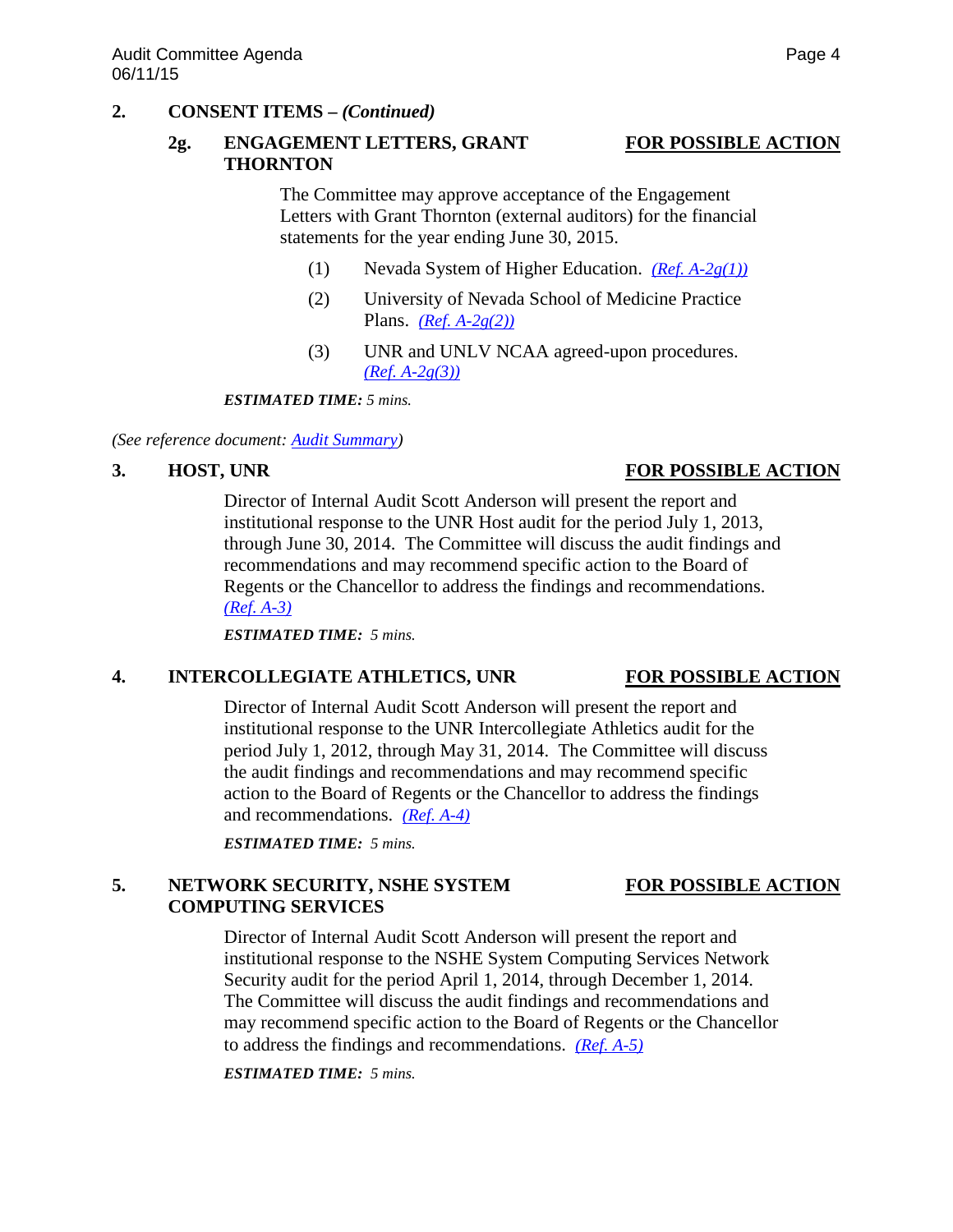# **6. BOOKSTORE CONTRACT, NSC FOR POSSIBLE ACTION**

Director of Internal Audit Scott Anderson will present the report and institutional response to the NSC Bookstore Contract audit for the period April 1, 2013, through May 31, 2014. The Committee will discuss the audit findings and recommendations and may recommend specific action to the Board of Regents or the Chancellor to address the findings and recommendations. *[\(Ref. A-6\)](http://system.nevada.edu/tasks/sites/Nshe/assets/File/BoardOfRegents/Agendas/2015/jun-mtgs/audit-refs/A-6.pdf)*

*ESTIMATED TIME: 5 mins.* 

# **7. DISABILITY RESOURCE CENTER, CSN FOR POSSIBLE ACTION**

Director of Internal Audit Scott Anderson will present the report and institutional response to the CSN Disability Resource Center audit for the period July 1, 2013, through September 30, 2014. The Committee will discuss the audit findings and recommendations and may recommend specific action to the Board of Regents or the Chancellor to address the findings and recommendations. *[\(Ref. A-7\)](http://system.nevada.edu/tasks/sites/Nshe/assets/File/BoardOfRegents/Agendas/2015/jun-mtgs/audit-refs/A-7.pdf)*

*ESTIMATED TIME: 5 mins.*

# **8. LIBRARIES, WNC FOR POSSIBLE ACTION**

Director of Internal Audit Scott Anderson will present the report and institutional response to the WNC Libraries audit for the period July 1, 2013, through October 31, 2014. The Committee will discuss the audit findings and recommendations and may recommend specific action to the Board of Regents or the Chancellor to address the findings and recommendations. *[\(Ref. A-8\)](http://system.nevada.edu/tasks/sites/Nshe/assets/File/BoardOfRegents/Agendas/2015/jun-mtgs/audit-refs/A-8.pdf)*

*ESTIMATED TIME: 5 mins.*

# **9. HOST, GBC FOR POSSIBLE ACTION**

Director of Internal Audit Scott Anderson will present the report and institutional response to the GBC Host audit for the period July 1, 2013, through June 30, 2014. The Committee will discuss the audit findings and recommendations and may recommend specific action to the Board of Regents or the Chancellor to address the findings and recommendations. *[\(Ref. A-9\)](http://system.nevada.edu/tasks/sites/Nshe/assets/File/BoardOfRegents/Agendas/2015/jun-mtgs/audit-refs/A-9.pdf)*

*ESTIMATED TIME: 5 mins.*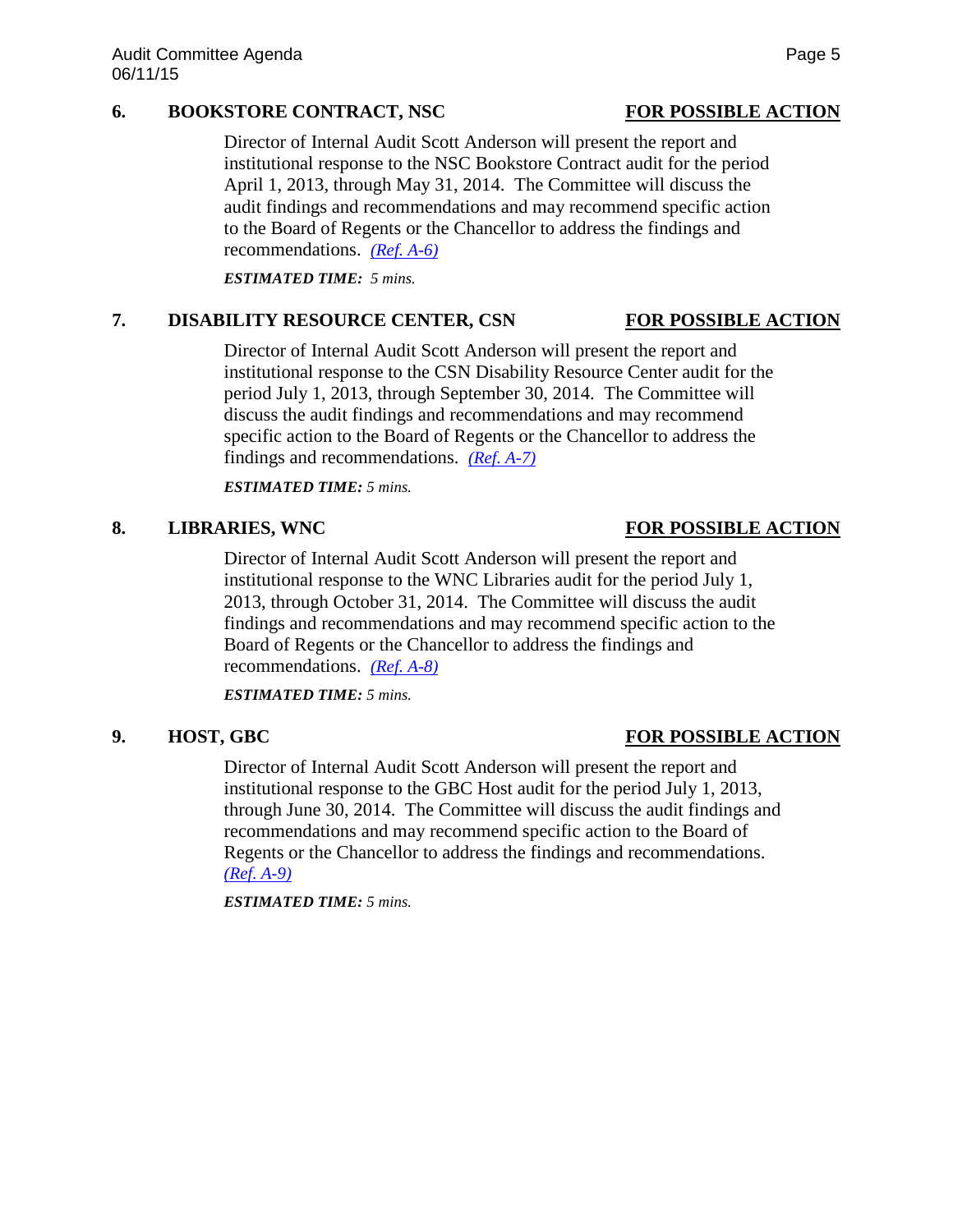## **10. INFORMATION TECHNOLOGY MASTER FOR POSSIBLE ACTION PLAN, UNLV**

At the March 5, 2015, meeting, the Committee requested a status update on the UNLV Information Technology Master Plan as the result of an audit finding noted in the UNLV Student Health Center audit for the period July 1, 2013, through June 30, 3014, and other findings related to information technology such as those identified in the UNLV Network Security audit for the period March 1, 2011, through July 1, 2011. UNLV administration will review progress on the development of the Information Technology Master Plan, including measures taken to remedy issues identified in audits. The Committee will discuss and may recommend specific action to the Board of Regents, the Chancellor, and/or President Jessup with regard to the UNLV Information Technology Master Plan. *[\(Ref. A-10\)](http://system.nevada.edu/tasks/sites/Nshe/assets/File/BoardOfRegents/Agendas/2015/jun-mtgs/audit-refs/A-10.pdf)*

*ESTIMATED TIME: 15 mins.*

# **11. INSTITUTIONAL SHARED GOVERNANCE FOR POSSIBLE ACTION PROCEDURES**

At the March 5, 2015, meeting, the Committee requested a discussion regarding institutional shared governance procedures and a process for suspending such procedures to address audit matters and findings in a timely manner. The Committee will discuss and may recommend specific action to the Board of Regents or the Chancellor with regard to NSHE shared governance procedures to address audit matters and findings in a timely manner.

*ESTIMATED TIME: 10 mins.*

Items for consideration at future meetings may be suggested. Any discussion of an item under "New Business" is limited to description and clarification of the subject matter of the item, which may include the reasons for the request.

*ESTIMATED TIME: 5 mins.*

# **12. NEW BUSINESS INFORMATION ONLY**